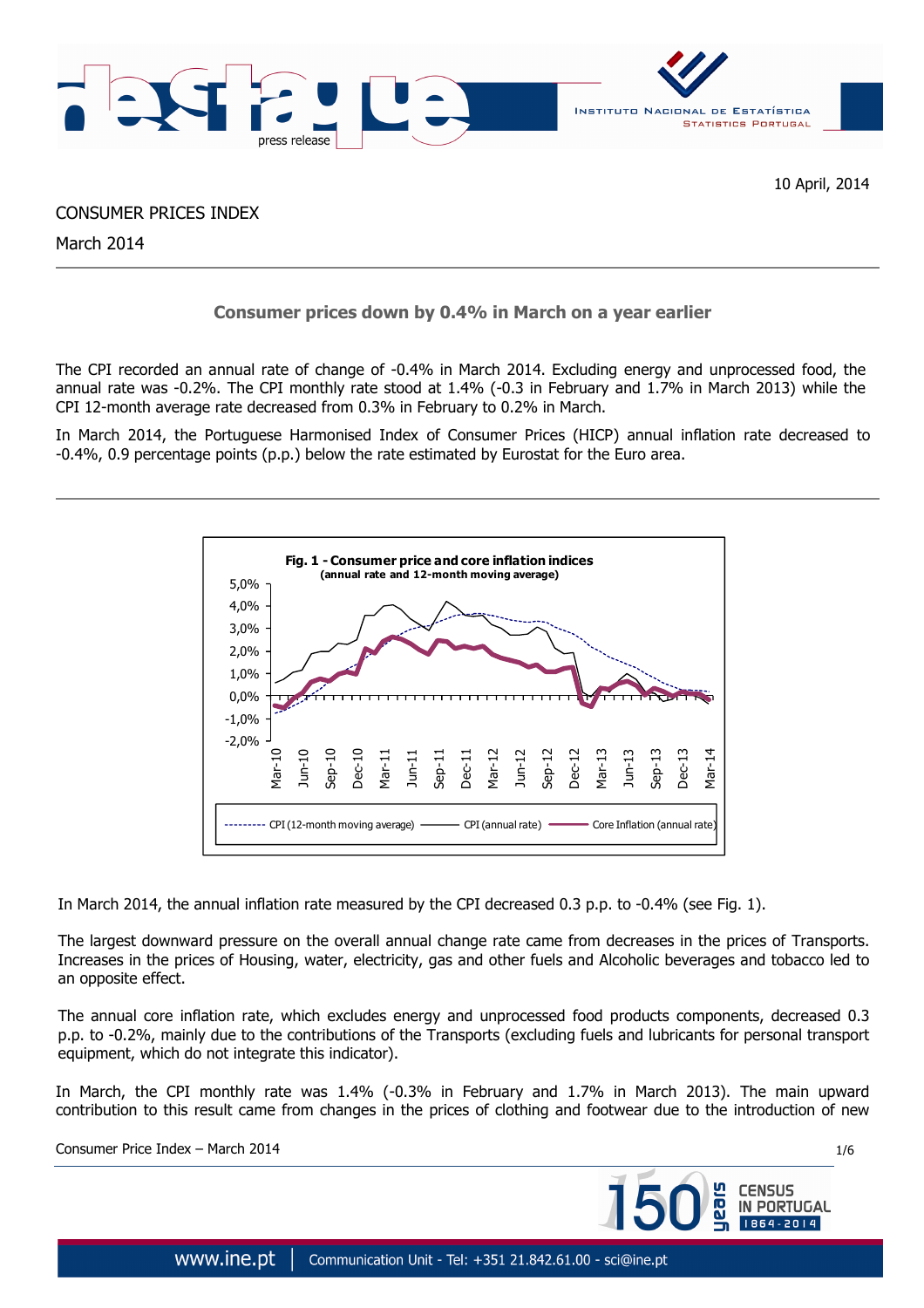

Spring and Summer collections. On the opposite side, it was observed decreases in the prices of fresh or chilled fish, diesel, cinemas, theatres and concerts and restaurants, cafés and the like.

In March 2014, the HICP annual rate decreased to -0.4% (-0.1% in February). The HICP monthly rate was 1.4% (-0.3% and 1.7% respectively in the previous month and in March 2013). The HICP 12-month average rate decreased from 0.4% in February to 0.3% in March. In February the annual rate of change of the Euro area was 0.8 p.p. higher than the annual rate of change of the Portuguese HICP. That difference is estimated to have increased to 0.9 p.p. in March.



## **Housing Rents**

In March 2014, compared with February, the average value of rents by net area for the whole country decreased 0.4% (change rate of 1.6% in the previous month).

The main decrease was observed in the Alentejo region, where the value of rents by net area decreased 2.3%. The only increase was recorded in the Norte region (0.5%).

The annual change rate of the housing rents for the whole country was 4.7% in March (5.0% in February). The main decrease was observed in the Azores region (-2.8%), while the Lisbon region recorded an increase of 8.1%.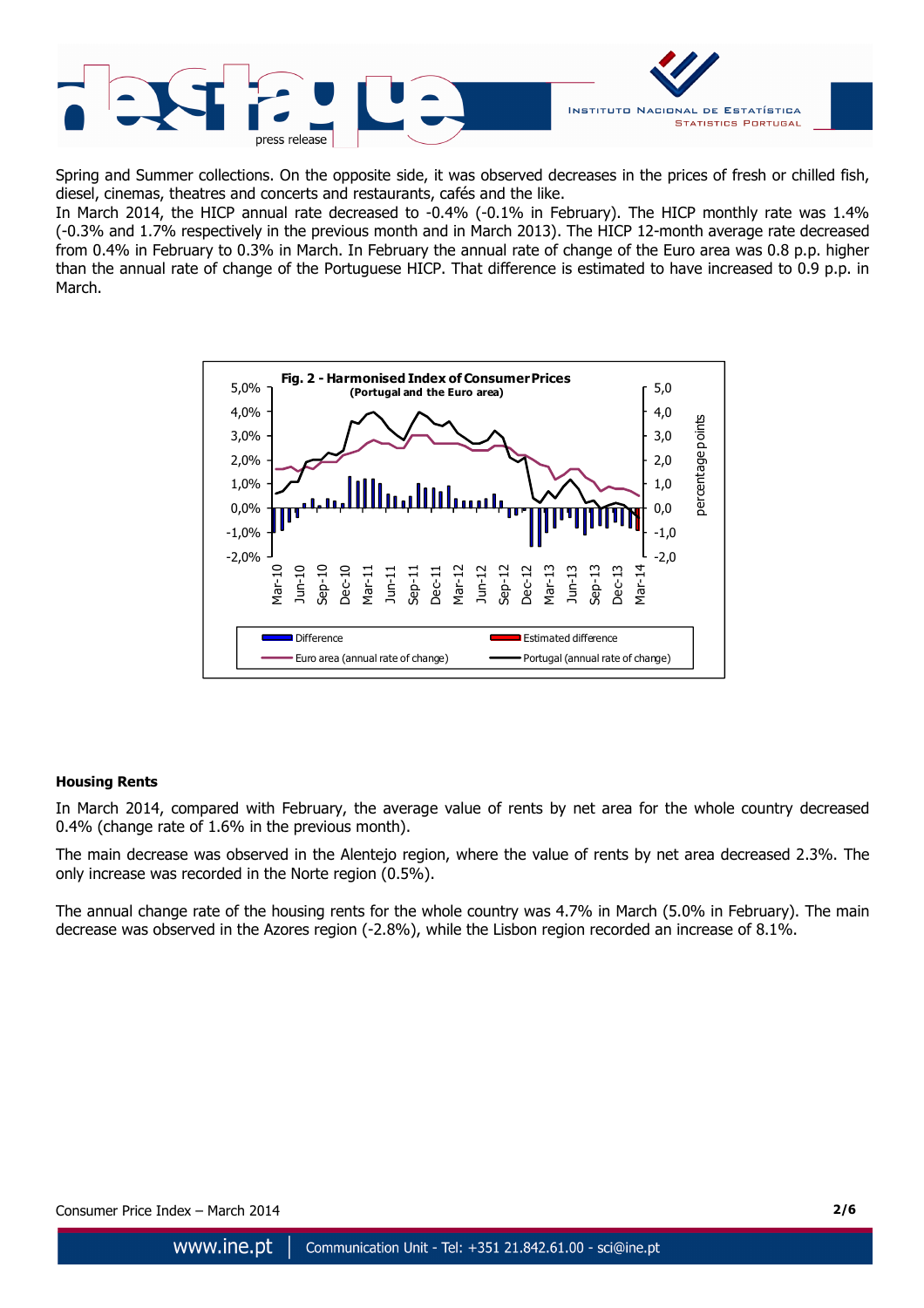



## **Consumer Price Index**

I

The Consumer Price Index (CPI) measures the change over time of the prices of a certain basket of goods and services bought by a "typical" consumer. The CPI has been designed to capture price changes and not to measure price levels.

The CPI is updated every year with the most recent information on prices and quantities. The 2014 CPI weighting structure and the sample of goods and services included in the basket are a result of the combination of three fundamental sources of information: the final 2011 and preliminary 2012 results of the Portuguese National Accounts complemented with the Household Budget Survey and the Census for more detailed levels of expenditure. Administrative data is also used.

The CPI is compiled through the aggregation of seven regional price indexes and the goods and services included in the index are grouped according to the COICOP classification.

## **Table 1: CPI - COICOP<sup>1</sup> Divisions**

| 01 | Food and non-alcoholic beverages                                      | 07 | <b>Transports</b>                |
|----|-----------------------------------------------------------------------|----|----------------------------------|
| 02 | Alcoholic beverages and tobacco                                       | 08 | Communications                   |
| 03 | Clothing and footwear                                                 | 09 | Recreation and culture           |
| 04 | Housing, water, electricity, gas and other fuels                      | 10 | Education                        |
| 05 | Furnishings, household equipment and routine maintenance of the house | 11 | Restaurants and hotels           |
| 06 | Health                                                                | 12 | Miscellaneous goods and services |
|    | $\cdots$<br>$\cdots$<br>$\sim$                                        |    |                                  |

<sup>1</sup> COICOP: Classification Of Individual Consumption by Purpose

## **Monthly rate**

The monthly rate is the change in the index of a certain month compared with the index of the previous month expressed as a percentage. Although up-to-date, this measure can be affected by seasonal and other effects.

#### **Annual rate**

The annual rate is the change in the index of a certain month compared with the index of the same month in the previous year expressed as a percentage. In the presence of a stable seasonal pattern, seasonal effects do not influence this measure.

#### **12-month average rate**

The 12-month average rate is the change in the average index of one year compared with the average index of the previous year expressed as a percentage. This moving average is less sensitive to transient changes in prices.

#### **Core inflation index (all items CPI excluding unprocessed food and energy products)**

The core inflation index is compiled by excluding the prices of unprocessed food and energy products from the all items CPI. The primary objective of this index is to capture the underlying inflation pressures in the economy.

#### **Harmonised Index of Consumer Prices**

The Harmonised Index of Consumer Prices (HICP) is compiled in each member state of the European Union for the purposes of inflation comparisons across EU countries, as required by the Treaty on European Union'. This index plays an important role as a guideline for the achievement of the European System of Central Banks primary objective: price stability. In 1998, the European Central Bank adopted the HICP as "the most appropriate price measure" for its definition of price stability in the Euro area<sup>2</sup>.

The current HICP (2005 = 100) is produced in each Member State following a harmonized methodology developed by experts in the field of price statistics, under the Eurostat's "Price Statistics Working Group". From the methodological point of view, there are no major differences between the HICP and CPI. However, the different scope of coverage leads to differences in the weighting structure, mainly in Restaurants and hotels. This is mostly an effect of the inclusion of non-residents expenditure ("tourists") in the HICP and the corresponding exclusion from the CPI.

Additional information on the methodology of the HICP can be found on the Eurostat website at http://epp.eurostat.ec.europa.eu/portal/page/portal/hicp/introduction.

 $\overline{\phantom{a}}$  , and the set of the set of the set of the set of the set of the set of the set of the set of the set of the set of the set of the set of the set of the set of the set of the set of the set of the set of the s 1 - Article 109j and protocol on the convergence criteria referred to in that article.

2 - "A stability oriented monetary policy strategy for the ESCB". ECB press notice released on 13 October 1998.

Consumer Price Index – March 2014 **3/6**

www.ine.pt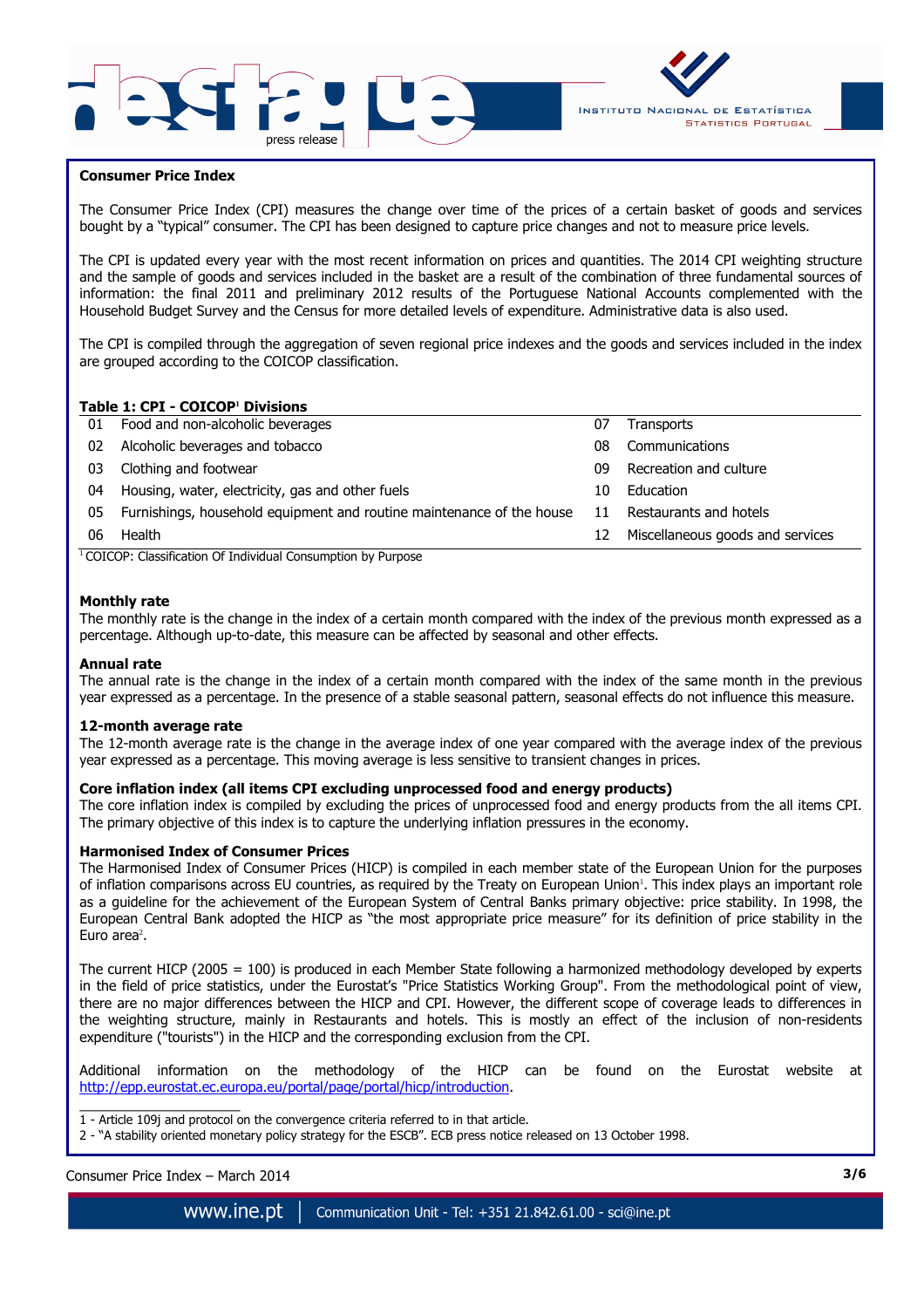



## **Table 2: CPI and HICP 2014 weighting structure**

|    | $COICOP1$ divisions                                                   | <b>CPI</b> | <b>HICP</b> |
|----|-----------------------------------------------------------------------|------------|-------------|
| 01 | Food and non-alcoholic beverages                                      | 211.8      | 204.7       |
| 02 | Alcoholic beverages and tobacco                                       | 37.9       | 37.1        |
| 03 | Clothing and footwear                                                 | 69.4       | 68.9        |
| 04 | Housing, water, electricity, gas and other fuels                      | 91.3       | 87.3        |
| 05 | Furnishings, household equipment and routine maintenance of the house | 64.0       | 62.0        |
| 06 | Health                                                                | 72.0       | 67.1        |
| 07 | Transport                                                             | 126.5      | 128.9       |
| 08 | Communication                                                         | 36.3       | 35.3        |
| 09 | Recreation and culture                                                | 79.4       | 69.2        |
| 10 | <b>Education</b>                                                      | 15.7       | 15.1        |
| 11 | Restaurants and hotels                                                | 90.8       | 122.7       |
| 12 | Miscellaneous goods and services                                      | 105.0      | 101.6       |
| 00 | All items                                                             | 1000       | 1000        |

<sup>1</sup> COICOP: Classification Of Individual Consumption by Purpose.

# **Presentation of data and rounding rules**

Since the release of the January 2013 CPI indices are published with base 100 in the year 2012.

Due to rounding procedures, those indices may not reproduce exactly the published rates of change. However, it should be noted that the published rates prevail.

In this press release the descriptive analysis is based on rounded values to one decimal.

#### **Next press release**

The April 2014 CPI/HICP will be released on May 13<sup>th</sup> 2014

Consumer Price Index – March 2014 **4/6**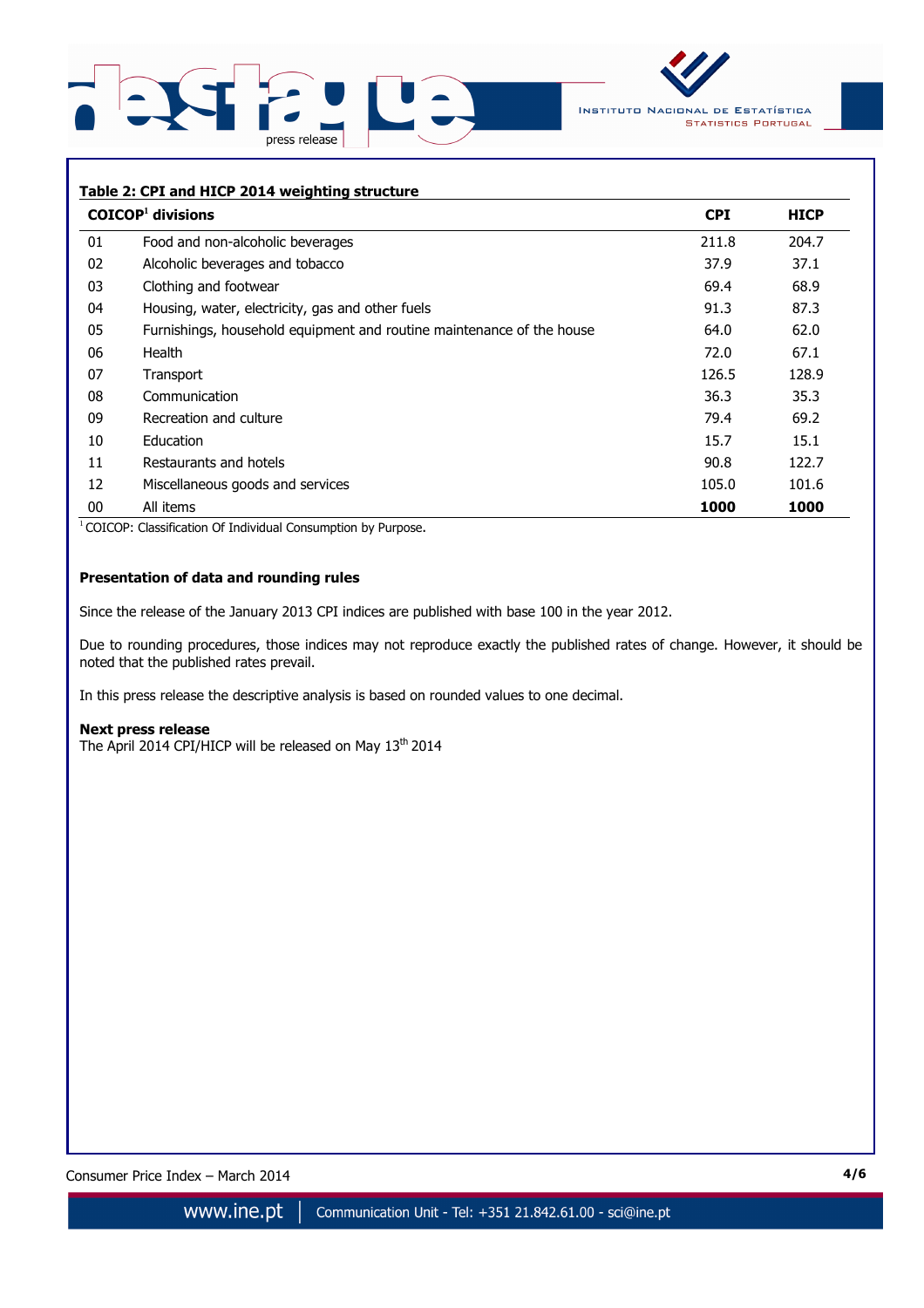

| <b>Annex:</b>   | CPI rate of change (index division and all items CPI) |                                |                |                                                                    |         |                 |                     |         |         |      |      |         |         |  |  |  |
|-----------------|-------------------------------------------------------|--------------------------------|----------------|--------------------------------------------------------------------|---------|-----------------|---------------------|---------|---------|------|------|---------|---------|--|--|--|
|                 |                                                       | Index divisions <sup>(1)</sup> |                |                                                                    |         |                 |                     |         |         |      |      |         |         |  |  |  |
|                 | 01                                                    | 02                             | 03             | 04                                                                 | 05      | 06              | 07                  | 08      | 09      | 10   | 11   | 12      |         |  |  |  |
|                 |                                                       |                                |                |                                                                    |         |                 | Annual average rate |         |         |      |      |         |         |  |  |  |
| 2011            | 2.10                                                  | 7.94                           | $-3.93$        | 6.66                                                               | 1.17    | 4.46            | 8.90                | 2.99    | 0.96    | 2.05 | 1.41 | 1.79    | 3.65    |  |  |  |
| 2012            | 3.20                                                  | 4.74                           | $-5.24$        | 8.72                                                               | $-0.47$ | 0.35            | 3.27                | 0.46    | 0.91    | 1.50 | 4.47 | 1.11    | 2.77    |  |  |  |
| 2013            | 1.94                                                  | 4.05                           | $-3.31$        | 2.15                                                               | $-0.51$ | 1.49            | $-2.32$             | 0.45    | 0.41    | 1.18 | 1.65 | $-0.61$ | 0.27    |  |  |  |
|                 | Annual rate                                           |                                |                |                                                                    |         |                 |                     |         |         |      |      |         |         |  |  |  |
| 2012 March      | 2.92                                                  | 4.43                           | $-5.97$        | 9.77                                                               | $-0.34$ | 3.47            | 4.70                | 0.31    | $-0.14$ | 1.58 | 3.79 | 1.29    | 3.15    |  |  |  |
| April           | 2.83                                                  | 4.81                           | $-5.89$        | 9.90                                                               | $-0.25$ | 2.41            | 3.69                | 0.25    | 0.44    | 1.56 | 4.27 | 1.44    | 3.01    |  |  |  |
| May             | 2.64                                                  | 4.89                           | $-5.47$        | 10.04                                                              | $-0.22$ | 0.67            | 2.72                | $-0.07$ | $-0.04$ | 1.55 | 4.65 | 1.41    | 2.70    |  |  |  |
| June            | 3.34                                                  | 4.72                           | $-5.31$        | 10.04                                                              | $-0.60$ | $-0.15$         | 2.31                | 0.73    | 0.50    | 1.52 | 4.62 | 1.27    | 2.71    |  |  |  |
| July            | 4.04                                                  | 5.78                           | $-5.00$        | 10.35                                                              | $-0.80$ | $-2.06$         | 2.10                | 0.47    | 0.89    | 1.52 | 4.98 | 0.85    | 2.77    |  |  |  |
| August          | 3.27                                                  | 5.22                           | $-4.30$        | 10.47                                                              | $-0.55$ | $-2.03$         | 3.84                | 0.50    | 1.33    | 1.42 | 5.08 | 1.04    | 3.08    |  |  |  |
| September       | 2.93                                                  | 5.14                           | $-7.35$        | 10.85                                                              | $-0.75$ | $-1.80$         | 3.78                | 0.67    | 2.17    | 1.48 | 4.87 | 0.94    | 2.88    |  |  |  |
| October         | 3.18                                                  | 5.18                           | $-5.79$        | 4.88                                                               | $-0.62$ | $-2.23$         | 3.27                | 0.69    | 1.87    | 1.33 | 4.76 | 0.60    | 2.13    |  |  |  |
| November        | 3.29                                                  | 4.92                           | $-5.59$        | 4.81                                                               | $-0.65$ | $-2.00$         | 1.64                | 0.69    | 2.05    | 1.43 | 4.72 | 0.67    | 1.89    |  |  |  |
| December        | 3.21                                                  | 4.79                           | $-4.84$        | 5.02                                                               | $-0.45$ | $-1.77$         | 1.67                | 0.78    | 1.81    | 1.42 | 4.53 | 0.36    | 1.92    |  |  |  |
| 2013 January    | 2.29                                                  | 5.00                           | $-5.19$        | 3.60                                                               | $-0.41$ | $-3.01$         | $-1.42$             | $-1.45$ | 2.08    | 1.44 | 2.15 | $-0.36$ | 0.17    |  |  |  |
| February        | 2.00                                                  | 5.12                           | $-4.94$        | 3.48                                                               | $-0.25$ | $-1.68$         | $-1.60$             | $-0.41$ | 0.92    | 1.41 | 1.60 | $-0.34$ | $-0.03$ |  |  |  |
| March           | 2.15                                                  | 4.46                           | $-4.53$        | 3.11                                                               | $-0.24$ | $-0.83$         | $-1.96$             | $-0.58$ | 1.60    | 1.44 | 1.81 | $-0.02$ | 0.45    |  |  |  |
| April           | 2.02                                                  | 3.74                           | $-3.63$        | 2.67                                                               | $-0.21$ | 0.14            | $-4.38$             | 0.15    | 1.44    | 1.45 | 1.95 | 0.07    | 0.18    |  |  |  |
| May             | 3.10                                                  | 4.06                           | $-3.55$        | 2.42                                                               | $-0.41$ | 2.04            | $-3.42$             | 0.50    | 0.88    | 1.49 | 2.31 | 0.00    | 0.71    |  |  |  |
| June            | 2.84                                                  | 3.98                           | $-3.40$        | 2.20                                                               | $-0.13$ | 2.57            | $-1.52$             | 0.53    | 0.83    | 1.49 | 2.18 | $-0.10$ | 0.98    |  |  |  |
| July            | 2.45                                                  | 2.61                           | $-1.23$        | 1.99                                                               | $-0.33$ | 2.97            | 0.05                | 0.80    | 0.08    | 1.49 | 1.88 | $-1.26$ | 0.76    |  |  |  |
| August          | 2.94                                                  | 3.30                           | $-2.86$        | 1.84                                                               | $-0.73$ | 3.47            | $-1.77$             | 0.78    | $-0.63$ | 1.47 | 2.04 | $-1.48$ | 0.15    |  |  |  |
| September       | 1.90                                                  | 3.51                           | $-2.12$        | 1.44                                                               | $-0.54$ | 3.53            | $-3.68$             | 0.85    | $-0.07$ | 1.45 | 1.56 | $-1.02$ | 0.12    |  |  |  |
| October         | 0.48                                                  | 4.15                           | $-2.80$        | 1.09                                                               | $-0.76$ | 3.19            | $-4.05$             | 1.14    | $-0.49$ | 0.39 | 1.11 | $-0.98$ | $-0.25$ |  |  |  |
| November        | 0.53                                                  | 4.48                           | $-3.08$        | 1.13                                                               | $-0.96$ | 3.00            | $-3.47$             | 1.57    | $-0.68$ | 0.33 | 0.70 | $-0.99$ | $-0.15$ |  |  |  |
| December        | 0.61                                                  | 4.27                           | $-2.65$        | 0.94                                                               | $-1.10$ | 3.00            | $-0.54$             | 1.55    | $-1.03$ | 0.31 | 0.55 | $-0.81$ | 0.20    |  |  |  |
| 2014 January    | 0.20                                                  | 4.26                           | $-2.63$        | 2.15                                                               | $-1.18$ | 1.37            | $-1.38$             | 3.39    | $-1.40$ | 0.29 | 0.61 | $-0.44$ | 0.06    |  |  |  |
| February        | $-0.05$                                               | 3.71                           | $-2.26$        | 2.27                                                               | $-1.00$ | 1.01            | $-1.89$             | 2.45    | $-0.95$ | 0.36 | 0.63 | $-0.39$ | $-0.08$ |  |  |  |
| March           | $-0.42$                                               | 2.22                           | $-1.02$        | 2.10                                                               | $-0.92$ | 0.78            | $-3.08$             | 1.98    | $-1.48$ | 0.40 | 0.17 | $-0.43$ | $-0.37$ |  |  |  |
| <b>Symbols:</b> | f.<br>estimated                                       |                                | Po provisional |                                                                    |         | x not available |                     |         |         |      |      |         |         |  |  |  |
| Note:           |                                                       |                                |                | (1) The names of the divisions are given in the explanatory notes. |         |                 |                     |         |         |      |      |         |         |  |  |  |
| Source:         | INE - Portugal                                        |                                |                |                                                                    |         |                 |                     |         |         |      |      |         |         |  |  |  |

Consumer Price Index –March 2014

www.ine.pt | Communication Unit - Tel: +351 21.842.61.00 - sci@ine.pt **5/6**

**INSTITUTO NACIONAL DE ESTATÍSTICA** 

**STATISTICS PORTUGAL**